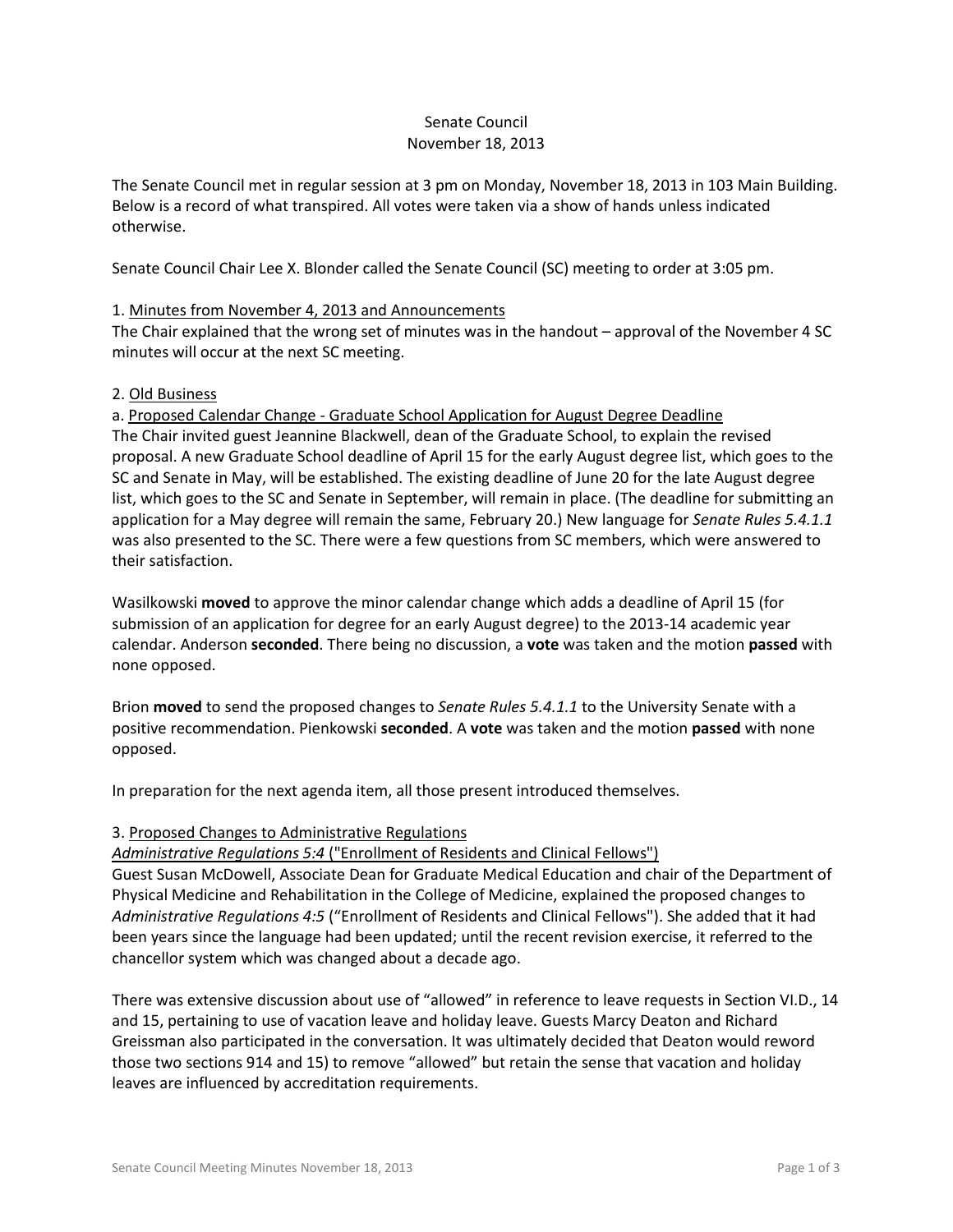Brion **moved** to send with a positive recommendation the proposed changes to *Administrative Regulations 5:4* ("Enrollment of Residents and Clinical Fellows") to the Senate for endorsement. Anderson **seconded**. A **vote** was taken and the motion **passed** with none opposed.

# *Administrative Regulations 5:5* ("Grievance Procedure for House Officers")

McDowell continued her explanation of the changes. Wilson opined that the language was confusing in that it does not sufficiently differentiate between a house officer making an accusation and a house officer being the person accused. He also commented that the introduction language did not clearly explain which situations could be grieved by a house officer through stage four and which situations would stop at stage three. There were also concerns about situations involving termination or lack of promotion due to an academic decision of the faculty, which must move through the University Appeals Board.

The Chair suggested that the problem areas be rewritten; if the revisions can return to the SC very soon, both *Administrative Regulations* could possibly be reviewed by the Senate in December.

# 4. Discussion on Dining Services (Invited Guest: Dining Services Committee Member Professor Lee Meyer)

The Chair explained some background information about the process of determining whether or not to outsource UK's Dining Services. She explained the request for information (RFI) about a year ago, as well as the request for proposals (RFP) and the Dining Services Evaluation Committee. She introduced Guest Lee Meyer (AG/Agricultural Economics), a member of the Dining Services Evaluation Committee. Meyer offered some additional information about the process and answered a wide variety of questions from SC members.

At the end of the discussion, SC members asked the Chair to relay their concerns (particularly worries about outsourcing having a negative effect on the academic programs that interact with Dining Services and concerns that outsourcing may have a short-term reward for the University, and could have a very negative effect on the employment of minority workers) to President Capilouto when she met with him the following day.

The Chair offered a few announcements prior to the next agenda item. She said there was a request for a member of SC to sit on a five-year health management strategic plan committee and that Wilson had volunteered to serve. She asked if anyone else was interested – no one was, so Wilson agreed to serve in that position.

Referring to a look into the University Senate and its processes, the Chair said the President sent her an email with information about a webinar on effective faculty governance to be held in February 2014. SC members discussed the matter briefly and opted to revisit the issue in the near future.

The Chair asked SC members to offer their opinions on the recent Senate meeting, but no one had opinions to share.

The Chair commented that during the Senate meeting she incorrectly reported that Pienkowski's term on the SC would end in December 2013; Pienkowski's term ends in December 2014 – it is Wood whose term is ending in December 2013. However, due to Wood's status as SC vice chair, she will continue to attend SC meetings through May 2014.